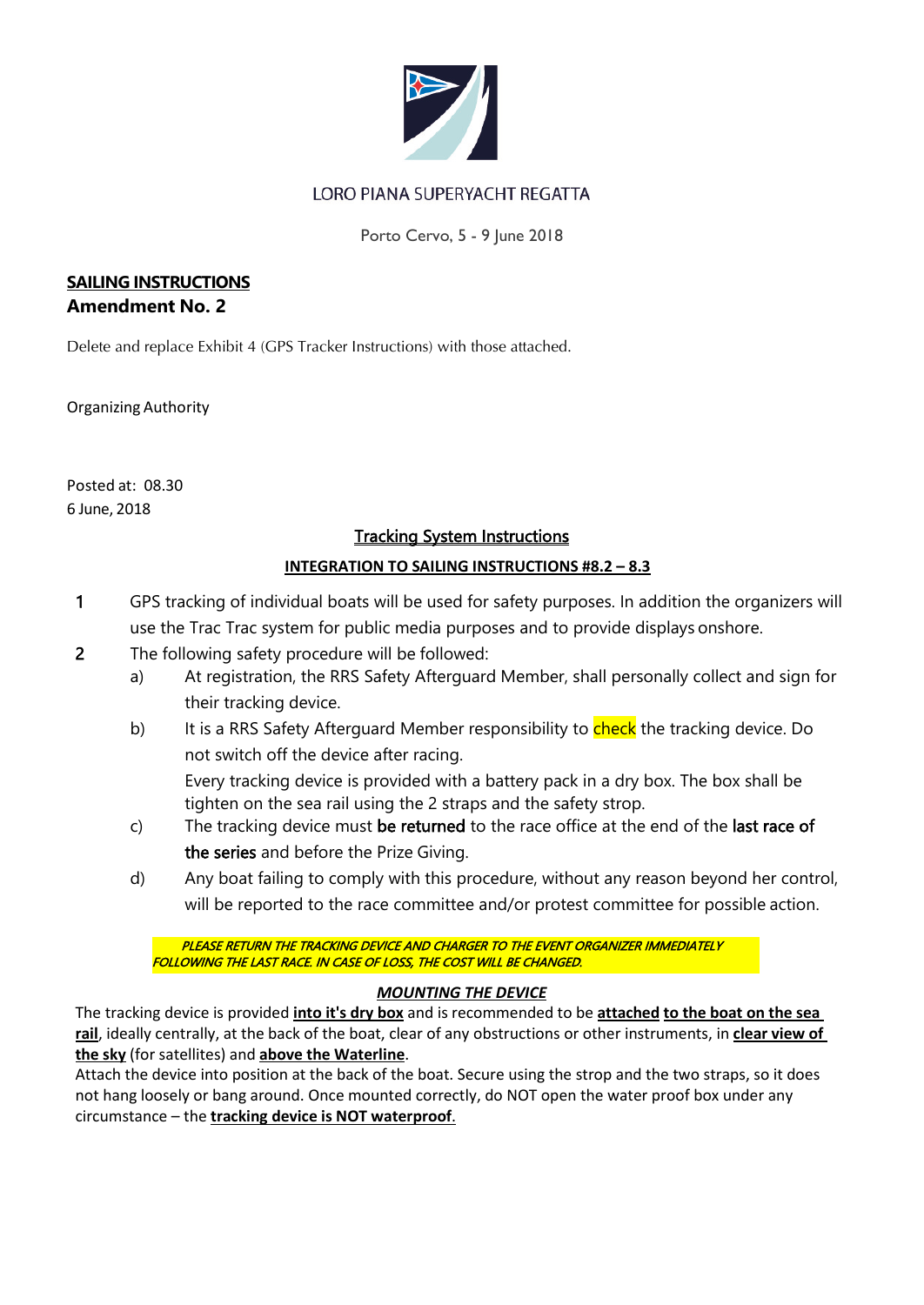# Tracking System Instructions

### DEVICE OPERATIONS



### SWITCHING ON/OFF

Press the Switch On/Off Button for at least 3 seconds and release it to turn on.

If you wish to switch off the device, push and hold for at least 2 seconds the Switch On/Off Button. Power LED will fast flash and then turn off, it indicates that the unit is turned off.

| <b>LED</b>       | <b>EVENT</b>                                      | <b>STATE</b>      |
|------------------|---------------------------------------------------|-------------------|
| <b>GPS LED</b>   | <b>GPS has fixed</b>                              | <b>Solid</b>      |
|                  | GPS is in fixing                                  | <b>Fast Flash</b> |
|                  | GPS is off                                        | <b>Dark</b>       |
| <b>GSMLED</b>    | Searching network                                 | <b>Fast Flash</b> |
|                  | Network has been<br>registered                    | <b>Slow Flash</b> |
| <b>Power LED</b> | Power on and normal                               | <b>Dark</b>       |
|                  | Charger inserted and<br>charging completed        | Solid             |
|                  | Charger inserted and<br>charging                  | <b>Fast Flash</b> |
|                  | Power key was pressed and<br>prepare to power off | <b>Fast Flash</b> |
|                  |                                                   |                   |
|                  | Power low alert                                   | <b>Slow Flash</b> |

### **LEDs Description**